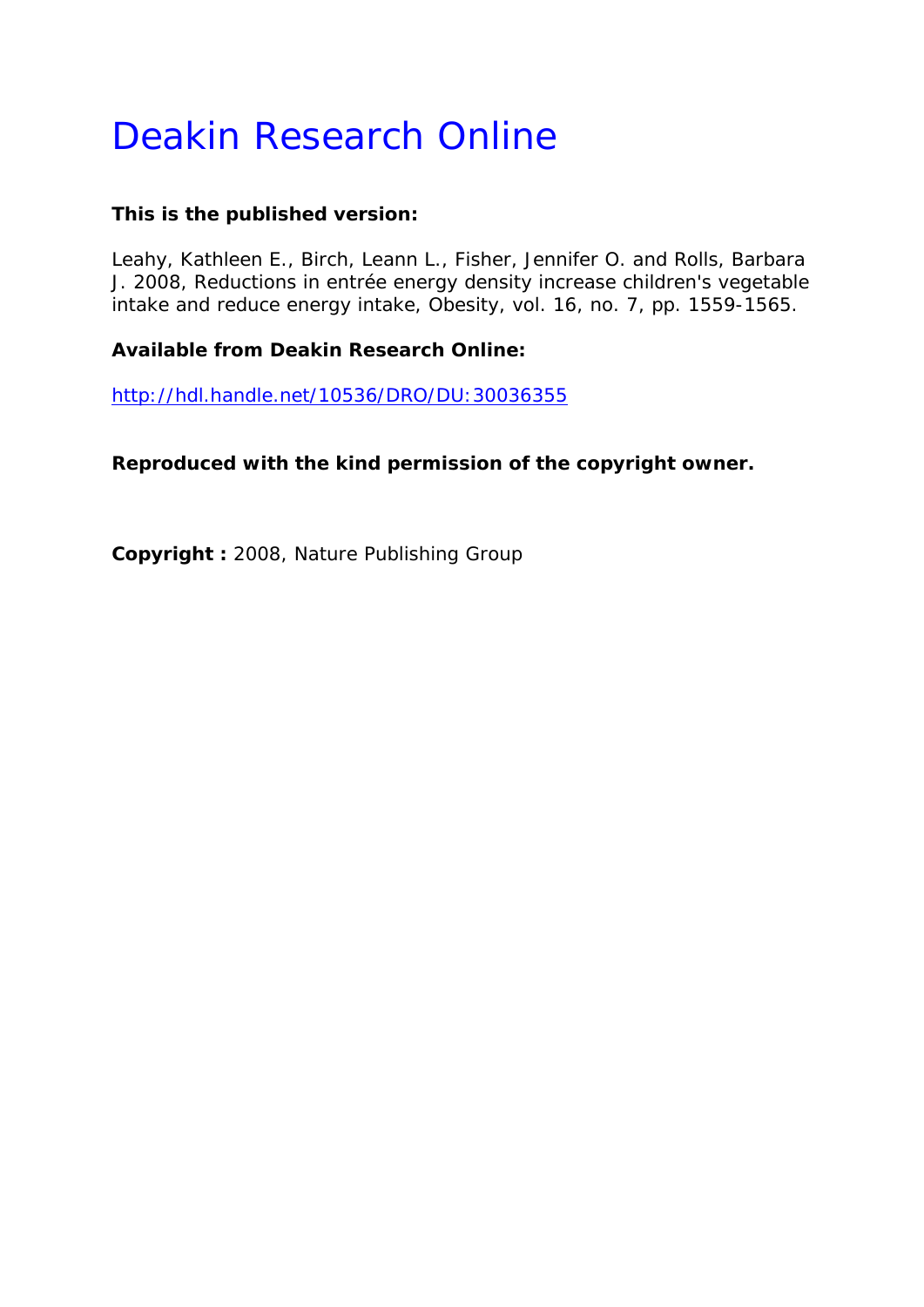# Reductions in Entrée Energy Density Increase Children's Vegetable Intake and Reduce Energy Intake

Kathleen E. Leahy<sup>1</sup>, Leann L. Birch<sup>2,3</sup>, Jennifer O. Fisher<sup>4</sup> and Barbara J. Rolls<sup>1</sup>

The energy density (ED; kcal/g) of an entrée influences children's energy intake (EI), but the effect of simultaneously changing both ED and portion size of an entrée on preschool children's EI is unknown. In this within-subject crossover study, 3- to 5-year-old children (30 boys, 31 girls) in a daycare facility were served a test lunch once/week for 4 weeks. The amount and type of vegetables and cheeses incorporated into the sauce of a pasta entrée were manipulated to create two versions that varied in ED by 25% (1.6 or 1.2kcal/g). Across the weeks, each version of the entrée was served to the children in each of two portion sizes (400 or 300g). Lunch, consumed *ad libitum*, also included carrots, applesauce, and milk. Decreasing ED of the entrée by 25% significantly (*P* < 0.0001) reduced children's EI of the entrée by 25% (63.1  $\pm$  8.3kcal) and EI at lunch by 17% (60.7  $\pm$  8.9kcal). Increasing the proportion of vegetables in the pasta entrée increased children's vegetable intake at lunch by half of a serving of vegetables (*P* < 0.01). Decreasing portion size of the entrée by 25% did not significantly affect children's total food intake or EI at lunch. Therefore, reducing the ED of a lunch entrée resulted in a reduction in children's EI from the entrée and from the meal in both portion size conditions. Decreasing ED by incorporating more vegetables into recipes is an effective way of reducing children's EI while increasing their vegetable intake.

*Obesity* (2008) **16,** 1559–1565. doi[:10.1038/oby.2008.257](http://www.nature.com/doifinder/10.1038/oby.2008.257)

### **Introduction**

The American Medical Association recently issued recommendations on the prevention of child overweight and obesity, including such changes in eating behavior as limiting the consumption of energy-dense foods and consuming diets with recommended amounts of fruits and vegetables (1). Reducing the energy density (ED; kcal/g) of foods has been shown to be an effective strategy for moderating energy intake (EI) in adults because adults tend to consume a consistent weight of food even when it is reduced in ED (2,3). Previous research has also shown that preschool children (4) tend to consume a consistent weight of an entrée when it is reduced in ED. However, the portion size of an entrée has also been shown to influence preschool children's food intake at a meal (5–7). In one study (6), when the size of a reference entrée portion was doubled, preschool-aged children ate 25% more energy from the entrée and 15% more energy at the meal. Previous studies on adults (8,9) and school-aged children (10) have shown that ED and portion size have independent and additive effects on EI, indicating that large portions of energy-dense foods are particularly problematic for maintaining energy balance. This study tests how the effects of ED and portion size combine to influence preschool children's EI at a meal.

Dietary ED can be reduced by decreasing the proportion of fat or by increasing the proportion of water-rich ingredients, such as vegetables, in recipes. Decreasing the ED of an entrée by reducing its fat content has been shown to moderate preschool children's EI at a meal (4). Although increasing the proportion of vegetables in an entrée has been shown to reduce EI in adults (2), this has not been tested in children. Such a strategy also has the potential to increase vegetable intake and to improve diet quality if it can be achieved without affecting palatability. Therefore, an aim of this study was to determine the effect on EI of reducing ED not only by reducing the proportion of fat in an entrée but also by incorporating extra vegetables while maintaining palatability. The effect of varying the portion size of entrées differing in ED was also determined. Another aim was to assess the influence of children's physical characteristics and mothers' child-feeding practices on the relationships between ED and portion size of the entrée and intake.

Received 13 November 2007; accepted 22 March 2008; published online 1 May 2008. doi[:10.1038/oby.2008.257](http://www.nature.com/doifinder/10.1038/oby.2008.257)

<sup>&</sup>lt;sup>1</sup>Department of Nutritional Sciences, The Pennsylvania State University, University Park, Pennsylvania, USA; <sup>2</sup>Center for Childhood Obesity Research, The Pennsylvania State University, University Park, Pennsylvania, USA; <sup>3</sup>Department of Human Development and Family Studies, The Pennsylvania State University, University Park, Pennsylvania, USA; <sup>4</sup>Department of Pediatrics, Baylor College of Medicine, Houston, Texas, USA. Correspondence: Barbara J. Rolls [\(bjr4@psu.edu\)](mailto:bjr4@psu.edu)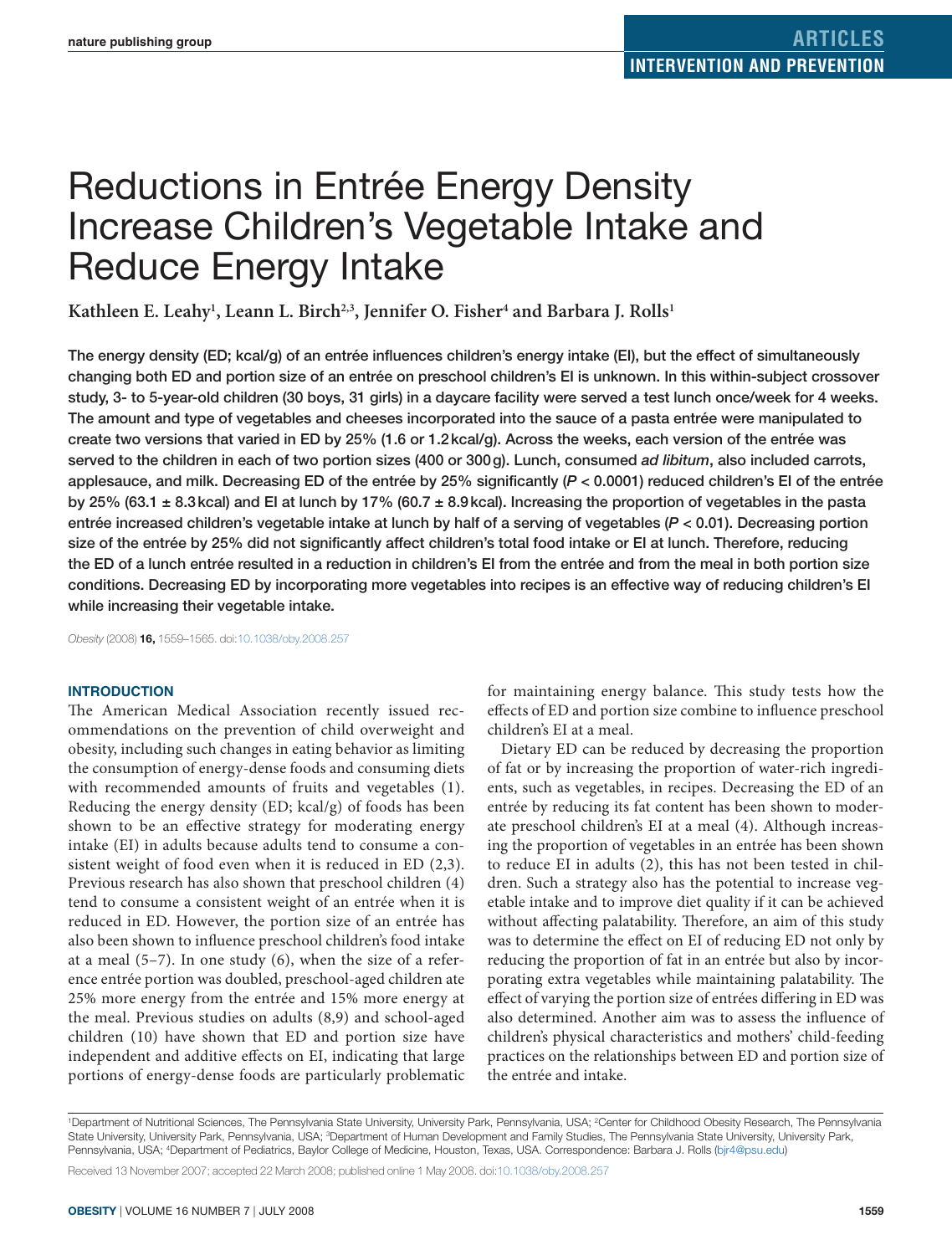### **Methods And Procedures**

#### **Design**

A within-subject crossover design was used to test the effects of varying the ED and portion size of a lunch entrée on young children's meal intake in a preschool setting. All children received breakfast and lunch 1 day per week for 6 weeks. A standard breakfast of cereal, milk, and fruit was served to ensure a consistent level of hunger across lunch sessions. A single lunch menu, varying only in the ED and portion size of the main entrée, was used throughout the experiment. Four experimental conditions spaced a week apart were used: larger portion (400g) of higher-ED (1.6kcal/g) entrée, smaller portion (300g) of higher-ED entrée, larger portion (400g) of lower-ED (1.2kcal/g) entrée, and smaller portion (300g) of lower-ED entrée. The order of presentation for the four conditions was counterbalanced across children. Children in different conditions could be seated next to each other at lunch because the higher-ED and lower-ED versions of the entrée looked similar and the portions of the entrée were arranged to appear similar on the plate. The week before data collection was used to familiarize children with experimental menu and procedures. In this case, they were served 300g portions of pasta with an intermediate ED (1.4kcal/g). The sixth and final week of the study was used as a make-up week for children who were absent during the study. On the make-up day, all children were served the test meal. Children who were making up for an absence were served the condition that they missed during the study, and their intakes were recorded. All remaining children received 300g of pasta of either ED.

The number of children to be included in this study was based on previous research in a similar population and using similar foods. We considered a clinically significant difference in lunch EI to be 50kcal between any two conditions. This amount is ~15% of typical lunch intakes in this population. A power analysis showed that a sample size of 46 children would allow detection of this difference at a significance level of 0.05 and power of 80%.

### **Participants**

Children were recruited by letters given to all parents at the child care facility with children who would be at least 3 years of age at the start of the study. Parents provided written consent for both their own participation and the participation of their child, and all procedures were reviewed and approved by the Pennsylvania State University Office for Research Protections.

Seventy-five preschool children in full-day daycare participated in the study. Twelve children were excluded from the analyses because they failed to meet the predefined minimum consumption criteria: these children ate <25 g of the entrée on three or more occasions. Two children were excluded because of absenteeism. The final group of 61 children (30 boys and 31 girls) had a mean ( $\pm$ s.e.) age of  $4.4 \pm 0.1$ years (range: 3.1–5.6 years) and a mean sex- and age-specific percentile for BMI of  $62.5 \pm 3.3$  (range: 3.2–97.8). Twelve children had BMI percentiles >85 and one child had a BMI percentile >95. Boys and girls did not differ significantly from each other in mean age, body weight, height, or BMI percentile (**Table 1**). Of the 51 children whose parents provided demographic information, 63% were non-Hispanic white, 31% were Asian, and 6% were black or African American, and 87% of mothers and 83% of fathers reported having at least a 4-year university degree. The majority of parents, 83% of mothers and 90% of fathers, reported being employed. Most of the families (66%) reported earning a combined income of >\$50,000 per year.

### **Measures and procedures**

*Lunch procedures.* Children's food intake was measured during each of the four test lunches. Children in each of five classrooms at the daycare center were served lunch at their regularly scheduled time and ate at tables of three to six children and one adult, which is standard practice at the center. Teachers were instructed not to encourage children to eat and not to discuss food. Food and drink spillage and any comments

### **Table 1 Characteristics of children (mean ± s.e.; range)**

| Characteristic        | Boys             | Girls            |
|-----------------------|------------------|------------------|
| Age (years)           | $4.5 \pm 0.1$    | $4.3 \pm 0.1$    |
|                       | $(3.1 - 5.6)$    | $(3.1 - 5.5)$    |
|                       | $n = 30$         | $n = 31$         |
| Body weight (kg)      | $18.1 \pm 0.5$   | $17.8 \pm 0.5$   |
|                       | $(13.7 - 25.4)$  | $(13.9 - 24.6)$  |
|                       | $n = 29$         | $n = 29$         |
| Height (cm)           | $106.2 \pm 1.1$  | $105.0 \pm 1.2$  |
|                       | $(97.1 - 120.1)$ | $(92.0 - 117.6)$ |
|                       | $n = 28$         | $n = 29$         |
| Sex- and age-specific | $59.0 \pm 4.9$   | $65.9 \pm 4.3$   |
| percentile for BMI    | $(3.2 - 94.9)$   | $(3.8 - 97.8)$   |
|                       | $n = 28$         | $n = 29$         |

made by children or teachers pertaining to food were recorded by trained observers. Conversations about food-related topics were redirected to minimize the influence of teachers' and peers' comments on children's lunch intake. When children finished lunch, dropped and spilled foods were returned to the proper dish and lunch items were cleared. Food weights were recorded to the nearest 0.1g using digital scales (Mettler-Toledo PR5001 and XS4001S; Mettler-Toledo, Columbus, OH). Children's consumption of all foods was determined by subtracting post- from pre-meal weights, and manufacturers' nutrition information was used to calculate ED and EI.

### **Experimental menu**

The experimental entrée served to all children during the study was pasta with cheese and a tomato-based vegetable sauce (**[Table 2](#page-3-0)**). Two entrées were formulated to differ in ED; the higher-ED entrée had 1.6kcal/g and the lower-ED entrée was reduced in ED by 25% (1.2kcal/g). The ED of the entrée was reduced by increasing the amount of pureed broccoli and cauliflower (thus increasing water content), and decreasing the amount of cheese and substituting low-fat cheeses (thus decreasing fat content). The higher-ED entrée had 35% of energy as fat, 48% as carbohydrate, and 17% as protein; the lower-ED entrée had 28% energy as fat, 54% as carbohydrate, and 18% as protein. The larger portion (400g) of the entrée was chosen so as not to limit the intake of the children. This portion is larger than the 90th percentiles for pasta, macaroni and cheese, and spaghetti with sauce consumption data for 2- to 5-year-old children from the Continuing Survey of Food Intakes by Individuals (11). The smaller portion (300g) was chosen so that it was 25% smaller than the larger portion. The 400-g portion provided 640kcal (higher-ED) or 480kcal (lower-ED), and the 300-g portion provided 480kcal (higher-ED) or 360kcal (lower-ED). Other foods served during lunch were 2% milk (297ml; University Creamery, State College, PA), four carrot sticks (22–32g; Foodhold U.S.A., Landover, MD), and unsweetened applesauce (150g; Knouse Foods, Peach Glen, PA). All lunch items were consumed *ad libitum*.

### **Other measures**

*Preference assessments and portion size comparisons.* The two versions of the pasta were formulated to be similar in palatability. Children's preferences for the two pastas were assessed at the end of the study to evaluate whether one version was consistently preferred over the other. Prior to individual preference assessments, the meaning of three cartoon faces ("yummy," "just ok," and "yucky") was explained to all children in the classroom in an interactive demonstration. Similar protocols with cartoon faces have been used in other studies of preschoolaged children (12), and preference data have been shown to predict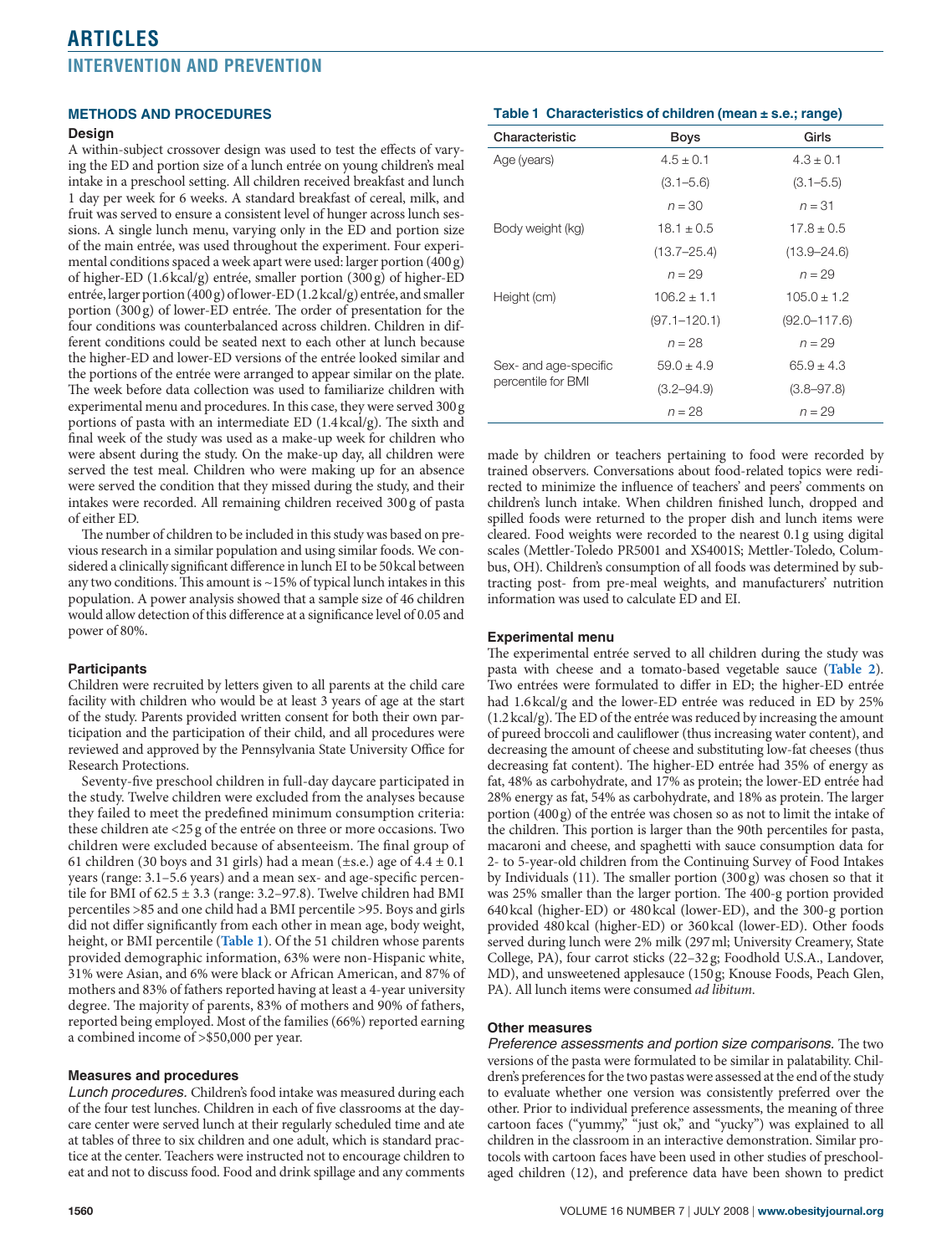## **articles**

### **intervention and Prevention**

<span id="page-3-0"></span>

| Table 2 Nutrition information for two versions of the pasta entrée (300 g portion) <sup>a</sup> |            |               |                |                  |                     |  |  |
|-------------------------------------------------------------------------------------------------|------------|---------------|----------------|------------------|---------------------|--|--|
| Ingredients                                                                                     | Weight (g) | Energy (kcal) | Fat(q)         | Carbohydrate (g) | Protein (g)         |  |  |
| Higher-ED version (1.6 kcal/g)                                                                  |            |               |                |                  |                     |  |  |
| Pasta                                                                                           |            |               |                |                  |                     |  |  |
| Cooked macaroni <sup>b</sup>                                                                    | 102.5      | 145.7         | 0.7            | 28.4             | 4.9                 |  |  |
| Vegetables                                                                                      |            |               |                |                  |                     |  |  |
| Pureed broccolic                                                                                | 5.9        | 2.1           | $\mathbf 0$    | 0.3              | 0.1                 |  |  |
| Pureed cauliflower <sup>d</sup>                                                                 | 4.2        | 1.0           | $\mathbf 0$    | 0.2              | 0.1                 |  |  |
| Cheese                                                                                          |            |               |                |                  |                     |  |  |
| Mozzarella and parmesan <sup>e</sup>                                                            | 46.4       | 149.0         | 9.9            | 1.7              | 9.9                 |  |  |
| Parmesan <sup>e</sup>                                                                           | 4.6        | 18.6          | 1.4            | 0                | 1.9                 |  |  |
| Sauce                                                                                           |            |               |                |                  |                     |  |  |
| Spaghetti saucef                                                                                | 147.6      | 147.6         | 4.3            | 23.4             | 2.5                 |  |  |
| Heavy whipping cream <sup>9</sup>                                                               | 4.6        | 15.5          | 1.6            | $\circ$          | $\circ$             |  |  |
| Uncooked total                                                                                  | 315.8      | 479.5         | 17.9           | 54.0             | 19.4                |  |  |
| Cooked total <sup>h</sup>                                                                       | 300.0      |               |                |                  |                     |  |  |
| Lower-ED version (1.2 kcal/g)                                                                   |            |               |                |                  |                     |  |  |
| Pasta                                                                                           |            |               |                |                  |                     |  |  |
| Cooked macaroni <sup>b</sup>                                                                    | 101.5      | 144.0         | 0.7            | 28.1             | 4.8                 |  |  |
| Vegetables                                                                                      |            |               |                |                  |                     |  |  |
| Pureed broccolic                                                                                | 17.6       | 6.2           | $\mathbf 0$    | 0.8              | 0.2                 |  |  |
| Pureed cauliflower <sup>d</sup>                                                                 | 12.5       | 2.9           | $\mathbf 0$    | 0.4              | 0.3                 |  |  |
| Cheese                                                                                          |            |               |                |                  |                     |  |  |
| Mozzarella and parmesan <sup>e</sup>                                                            | 22.9       | 73.7          | 4.9            | 0.8              | 4.9                 |  |  |
| 2% Mozzarella <sup>e</sup>                                                                      | 7.6        | 19.1          | 1.1            | 0.3              | 2.2                 |  |  |
| Parmesan <sup>e</sup>                                                                           | 3.1        | 12.2          | 0.9            | 0                | 1.2                 |  |  |
| Sauce                                                                                           |            |               |                |                  |                     |  |  |
| Spaghetti saucef                                                                                | 57.3       | 57.3          | 2.4            | 9.1              | 1.0                 |  |  |
| Light whipping cream <sup>9</sup>                                                               | 4.6        | 9.1           | 0.8            | 0.3              | $\mathsf{O}\xspace$ |  |  |
| Puréed tomatoes                                                                                 | 65.7       | 26.1          | $\mathbf 0$    | 5.7              | 1.0                 |  |  |
| Light tomato basil sauce                                                                        | 22.9       | 11.0          | $\overline{O}$ | 2.2              | 0.4                 |  |  |
| Uncooked total                                                                                  | 315.7      | 358.7         | 10.8           | 47.7             | 16.0                |  |  |
| Cooked total <sup>h</sup>                                                                       | 299.9      |               |                |                  |                     |  |  |

ED, energy density.

<sup>a</sup>The other two entrées had the same proportion of ingredients scaled to 400g. <sup>b</sup>American Italian Pasta, Kansas City, MO. °Birds Eye Food, Rochester, NY. <sup>a</sup>Hanover Foods, Hanover, PA. <sup>e</sup>Kraft Foods North America, Glenview, IL. 'Campbell Soup, Camden, NJ. ºFoodhold U.S.A, Landover, MD. <sup>h</sup>Cooked total is the weight of food after water loss due to cooking. i Del Monte Foods, San Francisco, CA. j Unilever, Englewood, NJ.

preschool children's intake (13,14). During each preference assessment, the child was seated at a table with two samples of the entrée. Three cartoon faces were set in front of the child. The child was told "Please take a bite of one of the pastas. Do you think it tastes yummy, just ok, or yucky? Now, take a bite of the other pasta. Do you think it tastes yummy, just ok, or yucky?" If the same category was chosen for both samples, the child was then asked, "Do you think that one of the pastas tastes better than the other or do they both taste the same?" Next, the child was simultaneously shown two plated portions (400 and 300g) of the entrée and was asked, "Does one of these plates have more pasta than the other or do they have the same amount of pasta?" The child's responses were recorded.

*Children's body weight and height.* Body weight and height measurements for the majority of children were obtained within 2 weeks of the final test day. Body weight was measured to the nearest 0.1kg using a portable digital scale (Seca Onda 843; Seca North America East, Hanover, MD). Height was measured in duplicate to the nearest 0.1cm using a portable stadiometer (Seca 214; Seca North America East, Hanover, MD). If the two measurements varied by >0.2cm, then a third measurement was taken. Body weight and mean height of each child were used to calculate their sex- and age-specific percentile for BMI using a program from the Centers for Disease Control and Prevention (15).

*Parental questionnaires.* Parents were asked to complete two questionnaires: the Child Feeding Questionnaire and a demographic questionnaire. The Child Feeding Questionnaire is composed of 75 questions that assess parental feeding strategies and opinions about body weight. The psychometric characteristics of this instrument are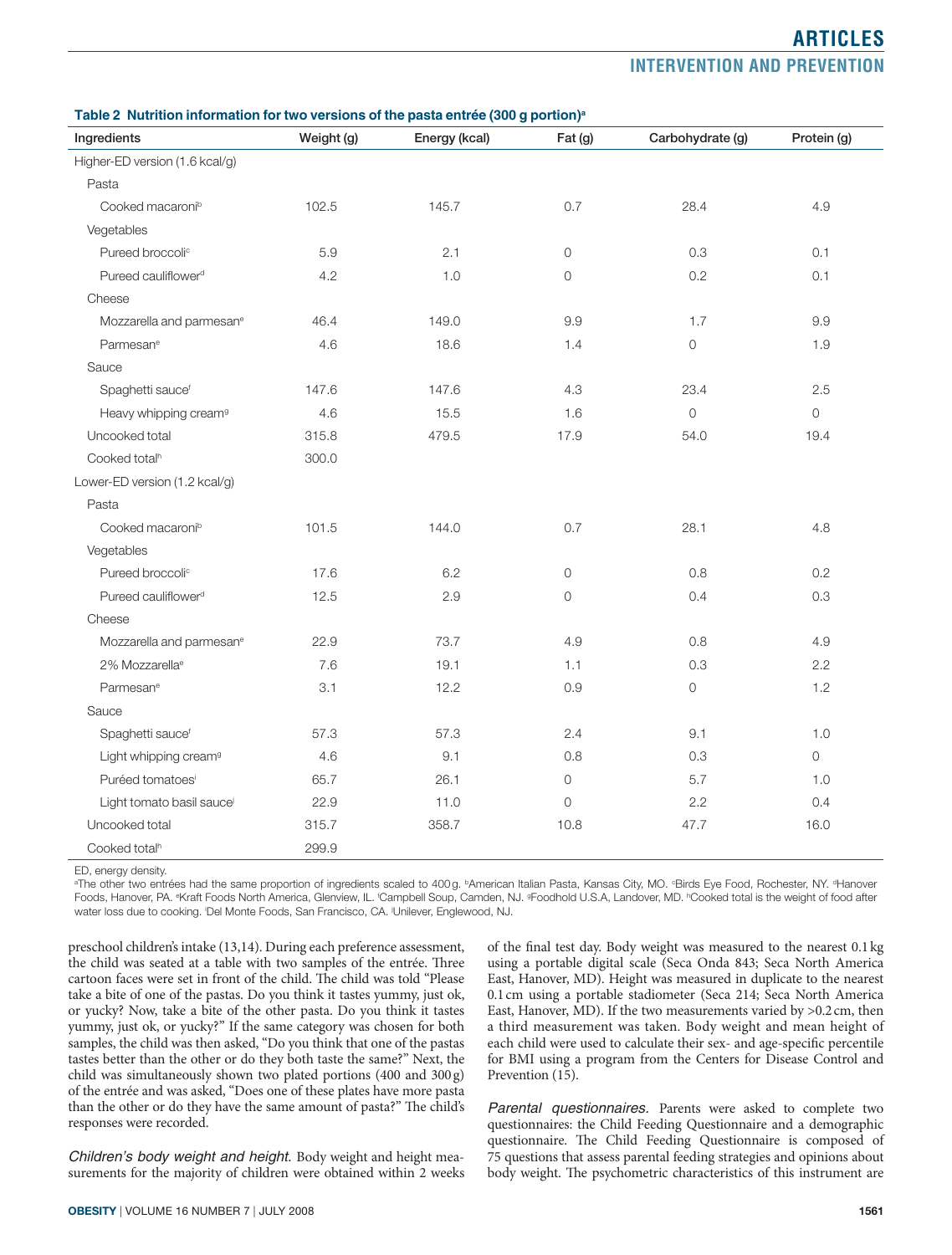described elsewhere (16). For the purposes of this study, only four of the seven subscales were used in the analysis: the scores for the mother's restriction of her child's food intake, her exertion of pressure on her child to eat, her level of monitoring her child's eating, and her level of responsibility in child-feeding. Fifty-one mothers completed the Child Feeding Questionnaire. The demographic questionnaire consists of 16 questions that assess the background and the health status of the child, and either parent could complete this questionnaire. Fifty-one parents completed this questionnaire.

#### **Analyses**

Data were analyzed using a mixed linear model with repeated measures in the SAS System for Windows (version 9.1, 2003; SAS Institute, Cary, NC). Results were considered significant at *P* < 0.05 and will be reported as mean  $\pm$  s.e. The main outcomes for the study were weight and energy of pasta consumed, weight of vegetable consumed, and total weight and energy of lunch consumed. The fixed-factor effects for the model were ED and portion size, and the interaction of these two factors was tested for significance before assessment of the main effects of the factors. If no interaction was found, then analyses were done with only the main effects. The influences on the main outcomes of child's sex were tested, and data were combined for subsequent analyses if there was no significant effect of subject sex. Children who ate >95% (285g) of the entrée during both of the smaller portion conditions were classified as "plate cleaners"; three children met this criterion. Study outcomes were analyzed both with and without data from these children in order to assess their effect on the results.

*t*-Tests were used to determine whether boys and girls differed in terms of age, body weight, height, and BMI percentile. Covariate analyses tested whether continuous subject characteristics, such as age, body weight, height, and BMI percentile, and maternal scores for child-feeding related to eating behavior (restriction, pressure, monitoring, and responsibility) affected the relationships between the experimental variables and the main outcomes of the study. Multivariate analysis of variance was used to determine whether children responded to the change in the portion size and ED of the pasta by adjusting the proportion of the individual foods and milk they consumed. It was also used to determine whether the proportions of macronutrients consumed at lunch changed in response to the modifications to the pasta recipe. Regression analyses, using ED of the entrée, portion size of the entrée, child characteristics (age, sex, and BMI percentile), and the maternal scores for child-feeding related to eating behavior (restriction, pressure, monitoring, and responsibility), were done to assess which factors best predicted food and EI at lunch. Adjusted  $R$ -square  $(R^2)$  values are reported.

### **Results**

### **Entrée intake**

Analyses indicated no difference in intake by sex of the child, so data were combined for subsequent analyses. ED and portion size did not interact to affect children's entrée intake. EI from the entrée was significantly affected by the ED of the pasta (*P* < 0.0001; **Figure 1a**) but not the portion size of the pasta (**Figure 1b**). Children consumed a mean of 251.1 ± 11.0 kcal from the higher-ED entrée and  $187.6 \pm 9.6$  kcal from the lower-ED entrée across portion sizes. Thus, decreasing the ED of the pasta by 25% resulted in a 25% (63.1  $\pm$  8.3 kcal) decrease in energy consumed from the entrée. The weight of pasta consumed was not significantly affected by either the ED (**Figure 2a**) or the portion size (**Figure 2b**) of the entrée. Excluding three children who were recognized as "plate cleaners" from the analyses did not affect the main outcomes, and therefore, these children were included in all of the reported analyses.



**Figure 1** Preschool children's energy intake from foods (mean ± s.e.) for (**a**) the two energy densities (EDs) (1.6 and 1.2kcal/g) with the two portion sizes (400 and 300g) averaged and (**b**) the two portion sizes with the two energy densities averaged. Means with different letters are significantly different (*P* < 0.0001). Compared to when served the higher-ED entrée, children consumed significantly less energy from both the pasta dish and the meal when served the lower-ED entrée. Portion size did not significantly affect children's energy intake.



**Figure 2** Preschool children's food intake (mean ± s.e.) for (**a**) the two energy densities (1.6 and 1.2kcal/g) with the two portion sizes (400 and 300g) averaged and (**b**) the two portion sizes with the two energy densities averaged. Neither energy density nor portion size affected the weight of food children consumed.

### **Vegetable intake**

Subject sex was unrelated to the amount of vegetable consumed, so data were combined for subsequent analyses. Changing the portion size of the entrée did not have a significant effect on the amount of vegetable consumed during lunch. Changing the ED of the entrée by increasing the amount of pureed vegetables (broccoli and cauliflower) significantly increased vegetable consumption  $(P < 0.0001)$ . When served the lower-ED version of the pasta, children's mean consumption of broccoli and cauliflower increased by more than half of a serving of vegetables (serving = three tablespoons cooked vegetables (17)). Children consumed a mean of  $5.3 \pm 0.2$  g of pureed broccoli and cauliflower from the two higher-ED versions of the entrée and a mean of  $15.6 \pm 0.8$  g of pureed vegetables from the two lower-ED versions of the entrée. When the tomato content of the pasta sauce and the carrots served as a side dish were included in children's vegetable intake during lunch, results remained significant  $(P < 0.01)$ .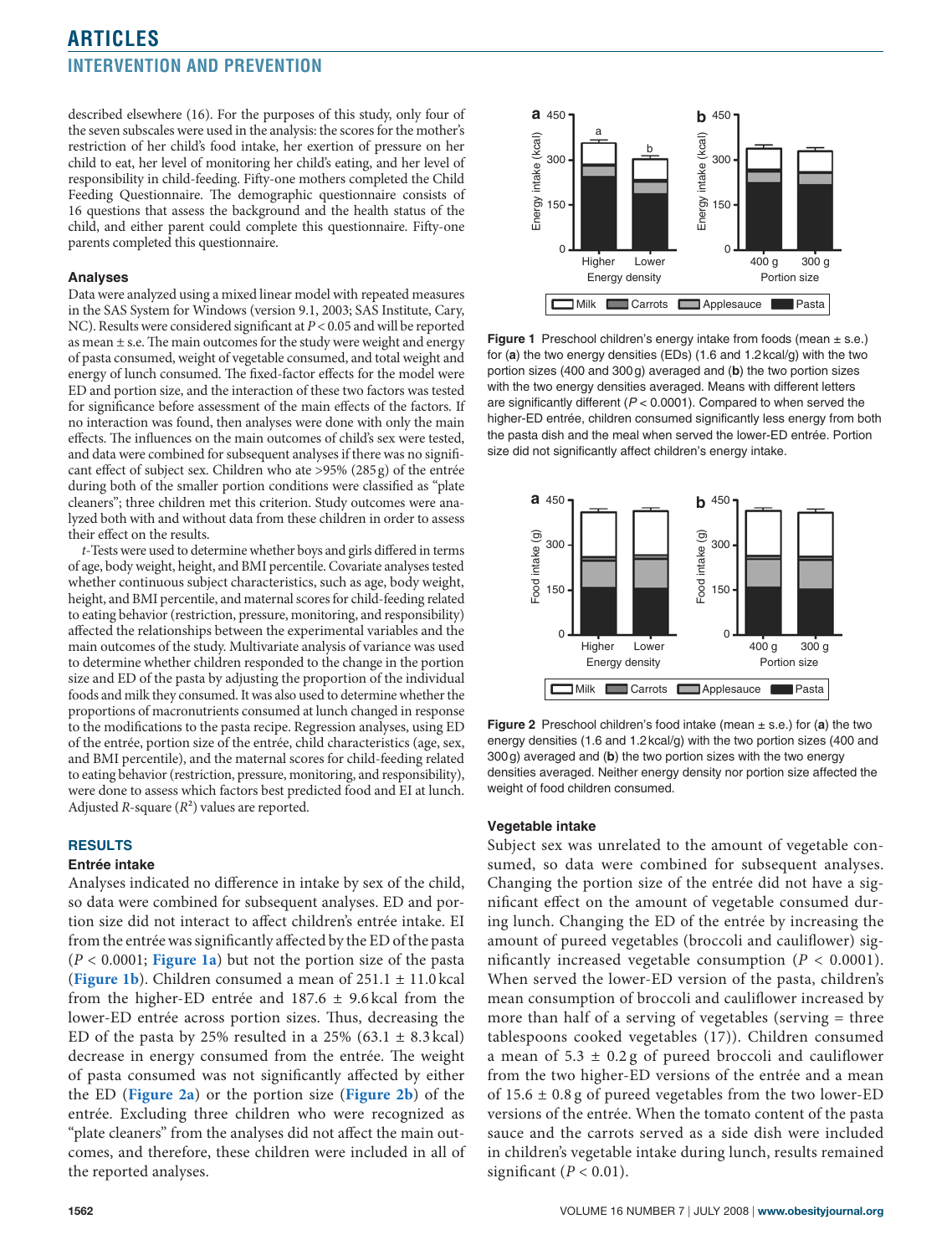|                 | 400 g of pasta with | 300 g of pasta with | 400 g of pasta with | 300 g of pasta with |
|-----------------|---------------------|---------------------|---------------------|---------------------|
| Lunch component | $1.6$ kcal/q        | $1.6$ kcal/q        | $1.2$ kcal/q        | $1.2$ kcal/q        |
| Pasta           |                     |                     |                     |                     |
| Weight (g)      | $158.6 \pm 10.3$    | $155.9 \pm 9.2$     | $161.0 \pm 12.1$    | $150.0 \pm 10.4$    |
| Energy (kcal)   | $253.2 \pm 16.5$    | $248.9 \pm 14.7$    | $194.2 \pm 14.6$    | $180.9 \pm 12.5$    |
| Applesauce      |                     |                     |                     |                     |
| Weight (g)      | $89.0 \pm 7.2$      | $94.0 \pm 6.6$      | $96.7 \pm 6.3$      | $100.5 \pm 7.0$     |
| Energy (kcal)   | $36.5 \pm 3.0$      | $38.5 \pm 2.7$      | $39.6 \pm 2.6$      | $41.2 \pm 2.9$      |
| Carrots         |                     |                     |                     |                     |
| Weight (g)      | $11.0 \pm 1.5$      | $11.9 \pm 1.5$      | $13.6 \pm 1.6$      | $12.5 \pm 1.6$      |
| Energy (kcal)   | $4.9 \pm 0.7$       | $5.3 \pm 0.7$       | $6.1 \pm 0.7$       | $5.6 \pm 0.7$       |
| Milk            |                     |                     |                     |                     |
| Weight (g)      | $146.8 \pm 12.9$    | $152.4 \pm 13.0$    | $151.3 \pm 12.5$    | $141.0 \pm 12.3$    |
| Energy (kcal)   | $69.2 \pm 6.1$      | $71.9 \pm 6.1$      | $71.3 \pm 5.9$      | $66.5 \pm 5.8$      |
| Total           |                     |                     |                     |                     |
| Weight (g)      | $403.0 \pm 15.8$    | $414.0 \pm 16.2$    | $422.6 \pm 17.3$    | $403.8 \pm 17.0$    |
| Energy (kcal)   | $362.7 \pm 16.1$    | $364.5 \pm 14.9$    | $311.2 \pm 14.7$    | $294.1 \pm 13.6$    |

### **Table 3 Children's food intakes and energy intakes (mean ± s.e.) at lunch**

### **Lunch intake**

Children did not compensate for the decrease in EI from the lower-ED pasta by increasing their intake of the other foods offered during lunch, so the ED of the entrée had a significant effect on lunch EI ( $P < 0.0001$ ). Decreasing the ED of the pasta by 25% resulted in a 17% decrease in energy consumption during the meal (**Table 3**). Mean lunch EI ( $363.6 \pm 11.0$  kcal) for the higher-ED conditions differed from mean lunch EI (302.6  $\pm$ 10.0 kcal) for the lower-ED conditions by  $60.7 \pm 8.9$  kcal. There were no effects of ED or portion size on the weight of food consumed during lunch. The effect of subject sex on the total weight of food consumed at lunch had a trend for significance  $(P = 0.0511)$ ; girls consumed 383.5  $\pm$  11.7 g and boys consumed  $439.5 \pm 11.0$  g.

Multivariate analysis of variance demonstrated that there was no overall effect of portion size or ED on the proportion of total meal weight that was consumed from each lunch item. Multivariate analysis of variance also showed a significant effect of ED on the proportion of energy consumed from fat, carbohydrate, and protein during lunch (*P* < 0.0001), which can be explained by the differences in the macronutrient composition of the manipulated entrée. In the higher-ED conditions, children ate a mean of 30.2% energy from fat, 53.1% energy from carbohydrate, and 16.7% energy from protein. In the lower-ED conditions, they consumed an average of 23.1% energy from fat, 59.6% energy from carbohydrate, and 17.3% energy from protein.

Regression analyses revealed that the significant predictors of the weight of lunch consumed were the mother's score for pressuring her child to eat, the child's age, and the child's sex ( $R^2 = 0.15$ ;  $P < 0.0001$ ). The significant predictors of the amount of energy consumed at lunch were the ED of the pasta, the child's age, and the mother's score for pressuring her child to eat  $(R^2 = 0.17; P < 0.0001)$ . Intake was greater when the higher-ED entrée was served, when the maternal score for pressuring was lower, and in boys.

### **Participant characteristics**

Of the 52 children who participated in preference assessments, 37 children (71%) rated the lower-ED pasta as "yummy," 10 children (19%) rated it as "just ok," and five children (10%) rated it as "yucky." Thirty-four children (65%) rated the higher-ED pasta as "yummy," 14 children (27%) rated it as "just ok," and four children (8%) rated it as "yucky." Twenty-eight children (54%) rated the taste of both versions of the pasta as the same, 13 children (25%) rated the lower-ED pasta more favorably than the higher-ED pasta, and 11 children (21%) rated the higher-ED pasta more favorably than the lower-ED pasta. The children's preferences for the pasta entrées did not significantly affect the weight of pasta that they consumed. Of the 51 children who participated in the portion size comparisons for the entrée, 27 children (53%) thought that there was no size difference between the 300 and 400 g portions, three children (6%) thought the 300 g portion was >400 g portion, and 21 children (41%) correctly identified the 400 g portion as >300 g portion. The children's ability to recognize the 400 g portion as >300 g portion did not significantly affect the weight of pasta that they consumed.

There were no effects of the children's characteristics (age, body weight, height, BMI percentile, and maternal childfeeding scores) on the relationships between the experimental variables and food intake and EI.

### **Discussion**

Decreasing the ED of an entrée by 25% led to a 25% (63kcal) reduction in children's EI from the entrée and a 17% (61 kcal) reduction in EI at the meal. However, decreasing the portion size of the entrée by 25% did not significantly affect children's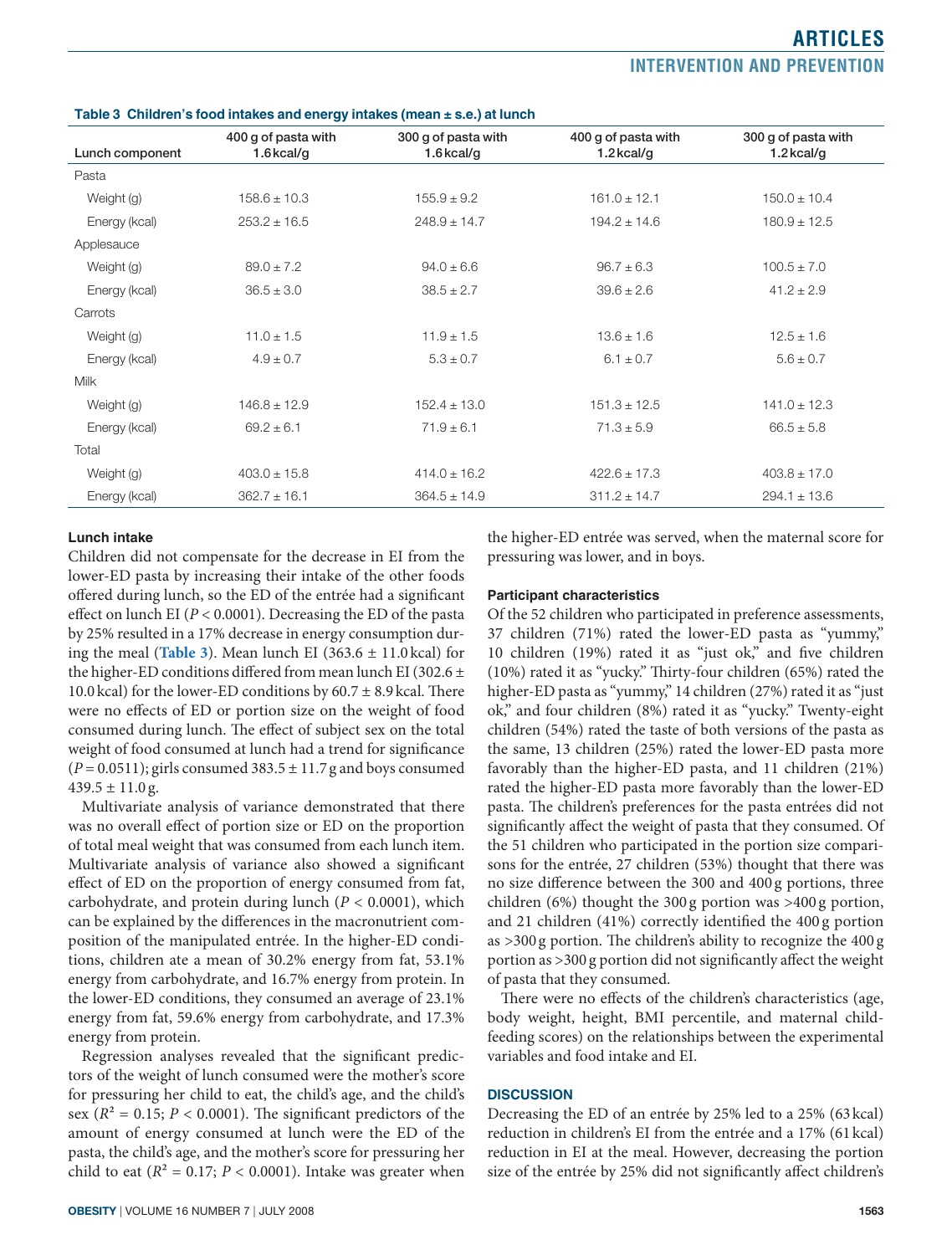food or EIs. The reduction in the ED of the pasta was achieved by increasing the vegetable content and decreasing the fat content without detrimentally affecting taste; 79% of the children who participated in the assessment reported that the lower-ED entrée tasted the same or better than the higher-ED entrée. Because the lower-ED entrée had a larger proportion of pureed vegetables, children consumed a significantly greater amount of vegetables when it was served. Children consumed about a half of a serving more of vegetables at lunch when they were served the lower-ED version of the pasta.

The effects of ED on *ad libitum* EI are similar to those seen in experimental studies conducted in adults (2,18–20) and children (4,10). Studies carried out with adult participants have shown that decreasing the ED of foods leads to a reduction in EI at a single meal (8), throughout a single day (20), and over the course of multiple days (2,9,18,19). Adults tend to consume a fairly consistent weight of foods even when the foods are reduced in ED. The effects of changing the ED of an entrée on preschool children's *ad libitum* EI have been tested in two studies (4,21). In the more recent of the two studies, Leahy *et al*. (4) served two versions of an entrée that was varied in ED to preschool children. Just as in the adult studies, children consumed similar amounts of each version of the entrée, so the ED of the entrée affected their EI. Compared to when served the higher-ED version of the entrée, children consumed 25% less energy from the entrée and 18% less energy from the lunch when served the lower-ED version. The results of this study revealed that children's EIs were reduced in the lower-ED conditions because they consumed a consistent weight of pasta across conditions, findings in agreement with existing literature on the effects of ED on *ad libitum* EI among adults.

The findings on the effect of portion size on *ad libitum* EI differ from those conducted with adults (22–28) and preschool children (5–7) in which increasing the portion size of foods led to an increase in food intake. The disparity in the results could be due to several methodological differences between studies. First, the portion size reduction in this study was 25%, but the reduction was 50% in most of the studies in which portion size affected preschool children's EI (5–7). In one study (5) in which three portions (225, 338, and 450 g) of macaroni and cheese were served to children, significant differences in intake were only found between the large and small portions. The 33% change (medium portion vs. small portion) and 25% change (large portion vs. medium portion) in portion size did not lead to significant differences in intake. Thus, it is likely that the magnitude of the change in portion size affects children's food intake. Second, both of the portion sizes served in this study were large. The reduced portion size, 300 g, was larger than what is considered an age-appropriate amount (11) for the younger children in this study; across both portion sizes, children consumed a mean of 156 g, or about half of the smaller portion size. A third difference between studies is the type of food served. In all of the previous research on the effects of portion size on preschool children's intake, macaroni and cheese was served. Additionally, in one study in which all foods served to adults over 11 days were changed in portion

size, there was a significant effect of portion size on intake for all categories of foods except fruit served as a snack and vegetables (28). It is possible that children's responses to portion size could be food-specific. Studies in which a larger range of portions are served to children are needed to assess whether there is a dose-related response to portion size. In addition, studies are needed in which a wide variety of foods are varied in portion size to assess whether portion size effects are specific to the type of food served.

In previous studies of ED in children (4,10,21), the ED of entrées was decreased through fat reductions. This study is the first to decrease the ED of the test entrée for children by combining the strategies of decreasing fat content and increasing vegetable content. This increase in vegetable content led to a significant increase in children's vegetable consumption when they were served the lower-ED entrée; the average amount of vegetable consumed from the lower-ED entrée was more than half of a serving of cooked vegetables (17). Increasing the vegetable content of the lower-ED entrée led to a 10% increase in vegetable intake (broccoli, cauliflower, tomato sauce, and carrots) during lunch.

The practical implications of children's increased vegetable intake in this study warrant further exploration. Increasing children's consumption of vegetables is vital considering many American children are not meeting dietary recommendations for these foods (29). Data from the National Health and Nutrition Examination Survey (1999–2000) show that only ~48% of 2- to 3-year-old children consume the combined recommended amounts for fruits and vegetables. Only ~5% of boys and 10% of girls 4–8 years of age consume the combined recommended amounts for fruits and vegetables. Furthermore, interventions designed to prevent obesity and promote healthy eating in 0- to 5-year-old children have not proven to be as successful as anticipated (30). From a practical perspective, incorporating vegetables into a mixed dish is a relatively easy and inexpensive way to increase children's vegetable intake. While it is important for parents to model healthy eating behaviors by consuming a variety of fruits and vegetables so that their children are exposed to and develop a liking for these foods (31–33), adding vegetables to foods could have a significant impact on children's energy and nutrient intakes.

This study had limitations, including the use of a convenience sample and the use of a single meal. Because the study population was mostly non-Hispanic white or Asian and parents were highly educated, the findings of the study should not be generalized to all preschool children. Research in a more diverse group of children is needed to extend the findings of this study.

This study is the first to show that decreasing the ED of an entrée by increasing vegetables and reducing fat decreased children's *ad libitum* EI, while also increasing their vegetable intake. Although reducing the portion size of the entrée did not affect children's EI, decreasing the ED of the entrée led to a 25% reduction in EI from the entrée and a 17% reduction in EI at lunch. The results of this study demonstrate that reducing the ED of an entrée by decreasing fat and increasing vegetable